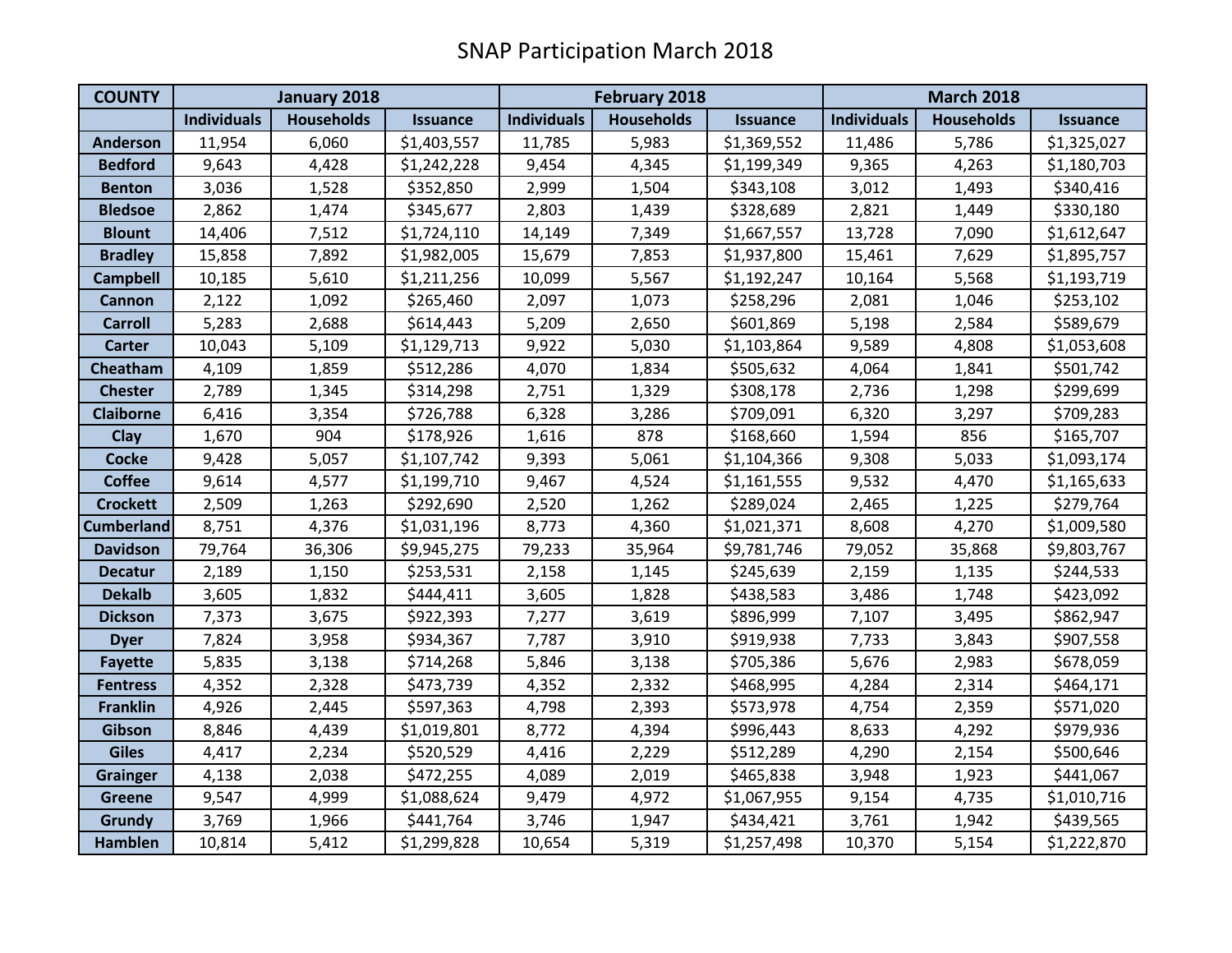|                   | January 2018       |                   |                 | <b>February 2018</b> |                   |                 | <b>March 2018</b>  |                   |                 |
|-------------------|--------------------|-------------------|-----------------|----------------------|-------------------|-----------------|--------------------|-------------------|-----------------|
| <b>COUNTY</b>     | <b>Individuals</b> | <b>Households</b> | <b>Issuance</b> | <b>Individuals</b>   | <b>Households</b> | <b>Issuance</b> | <b>Individuals</b> | <b>Households</b> | <b>Issuance</b> |
| <b>Hamilton</b>   | 49,687             | 25,852            | \$6,377,397     | 49,411               | 25,588            | \$6,277,863     | 48,694             | 25,030            | \$6,182,829     |
| <b>Hancock</b>    | 2,425              | 1,302             | \$279,627       | 2,409                | 1,295             | \$275,239       | 2,386              | 1,289             | \$271,974       |
| Hardeman          | 5,215              | 2,741             | \$611,212       | 5,076                | 2,682             | \$590,217       | 5,052              | 2,667             | \$588,866       |
| <b>Hardin</b>     | 5,515              | 2,936             | \$647,995       | 5,469                | 2,902             | \$625,668       | 5,377              | 2,821             | \$608,200       |
| <b>Hawkins</b>    | 10,381             | 5,191             | \$1,190,630     | 10,354               | 5,173             | \$1,183,732     | 10,042             | 4,973             | \$1,133,039     |
| Haywood           | 4,448              | 2,443             | \$530,397       | 4,471                | 2,426             | \$522,117       | 4,518              | 2,441             | \$531,956       |
| Henderson         | 5,402              | 2,789             | \$640,393       | 5,349                | 2,773             | \$626,242       | 5,336              | 2,736             | \$622,927       |
| <b>Henry</b>      | 6,250              | 3,138             | \$742,994       | 6,218                | 3,121             | \$728,945       | 6,117              | 3,035             | \$718,454       |
| <b>Hickman</b>    | 4,498              | 2,189             | \$546,437       | 4,419                | 2,149             | \$531,710       | 4,252              | 2,042             | \$498,371       |
| <b>Houston</b>    | 1,360              | 658               | \$161,699       | 1,369                | 667               | \$161,896       | 1,347              | 654               | \$158,874       |
| <b>Humphreys</b>  | 2,834              | 1,318             | \$336,591       | 2,880                | 1,331             | \$337,718       | 2,794              | 1,304             | \$324,344       |
| <b>Jackson</b>    | 2,265              | 1,221             | \$258,439       | 2,225                | 1,193             | \$251,510       | 2,141              | 1,137             | \$236,503       |
| <b>Jefferson</b>  | 8,038              | 3,917             | \$923,991       | 7,888                | 3,840             | \$897,867       | 7,713              | 3,733             | \$869,522       |
| Johnson           | 3,690              | 2,077             | \$425,825       | 3,604                | 2,030             | \$402,260       | 3,555              | 1,963             | \$393,224       |
| <b>Knox</b>       | 50,017             | 24,973            | \$5,967,322     | 49,492               | 24,728            | \$5,839,765     | 49,383             | 24,687            | \$5,841,804     |
| Lake              | 1,888              | 1,046             | \$224,510       | 1,874                | 1,032             | \$219,441       | 1,877              | 1,037             | \$221,442       |
| Lauderdale        | 6,171              | 3,126             | \$744,310       | 6,085                | 3,100             | \$722,057       | 6,024              | 3,066             | \$711,605       |
| Lawrence          | 6,779              | 3,292             | \$792,635       | 6,616                | 3,230             | \$759,190       | 6,565              | 3,164             | \$751,166       |
| <b>Lewis</b>      | 1,966              | 1,014             | \$226,019       | 1,970                | 1,028             | \$225,502       | 1,958              | 1,010             | \$220,554       |
| Lincoln           | 4,917              | 2,316             | \$575,684       | 4,968                | 2,306             | \$567,936       | 4,965              | 2,304             | \$571,531       |
| Loudon            | 5,286              | 2,512             | \$630,240       | 5,127                | 2,448             | \$597,611       | 5,105              | 2,397             | \$590,349       |
| <b>Macon</b>      | 5,073              | 2,385             | \$616,534       | 4,934                | 2,315             | \$584,901       | 4,969              | 2,312             | \$590,213       |
| <b>Madison</b>    | 17,213             | 8,707             | \$2,111,789     | 16,968               | 8,593             | \$2,047,536     | 16,257             | 8,202             | \$1,945,094     |
| <b>Marion</b>     | 5,316              | 2,707             | \$665,350       | 5,281                | 2,662             | \$652,398       | 5,222              | 2,629             | \$639,351       |
| <b>Marshall</b>   | 4,262              | 1,988             | \$506,147       | 4,322                | 2,024             | \$511,303       | 4,138              | 1,921             | \$478,176       |
| <b>Maury</b>      | 10,638             | 5,175             | \$1,308,940     | 10,590               | 5,164             | \$1,283,096     | 10,484             | 5,023             | \$1,269,770     |
| <b>Meigs</b>      | 2,566              | 1,298             | \$325,162       | 2,539                | 1,281             | \$316,538       | 2,462              | 1,224             | \$304,245       |
| <b>Monroe</b>     | 8,294              | 4,104             | \$950,959       | 8,113                | 4,018             | \$920,074       | 7,881              | 3,906             | \$898,386       |
| <b>Montgomery</b> | 23,826             | 10,832            | \$3,028,448     | 23,648               | 10,738            | \$2,935,291     | 23,628             | 10,592            | \$2,929,445     |
| <b>Moore</b>      | 536                | 245               | \$56,088        | 550                  | 250               | \$58,977        | 532                | 243               | \$56,317        |
| <b>Morgan</b>     | 4,203              | 2,100             | \$495,074       | 4,145                | 2,080             | \$479,462       | 3,964              | 1,963             | \$449,444       |
| <b>McMinn</b>     | 9,025              | 4,491             | \$1,102,057     | 9,023                | 4,463             | \$1,088,620     | 8,835              | 4,337             | \$1,065,481     |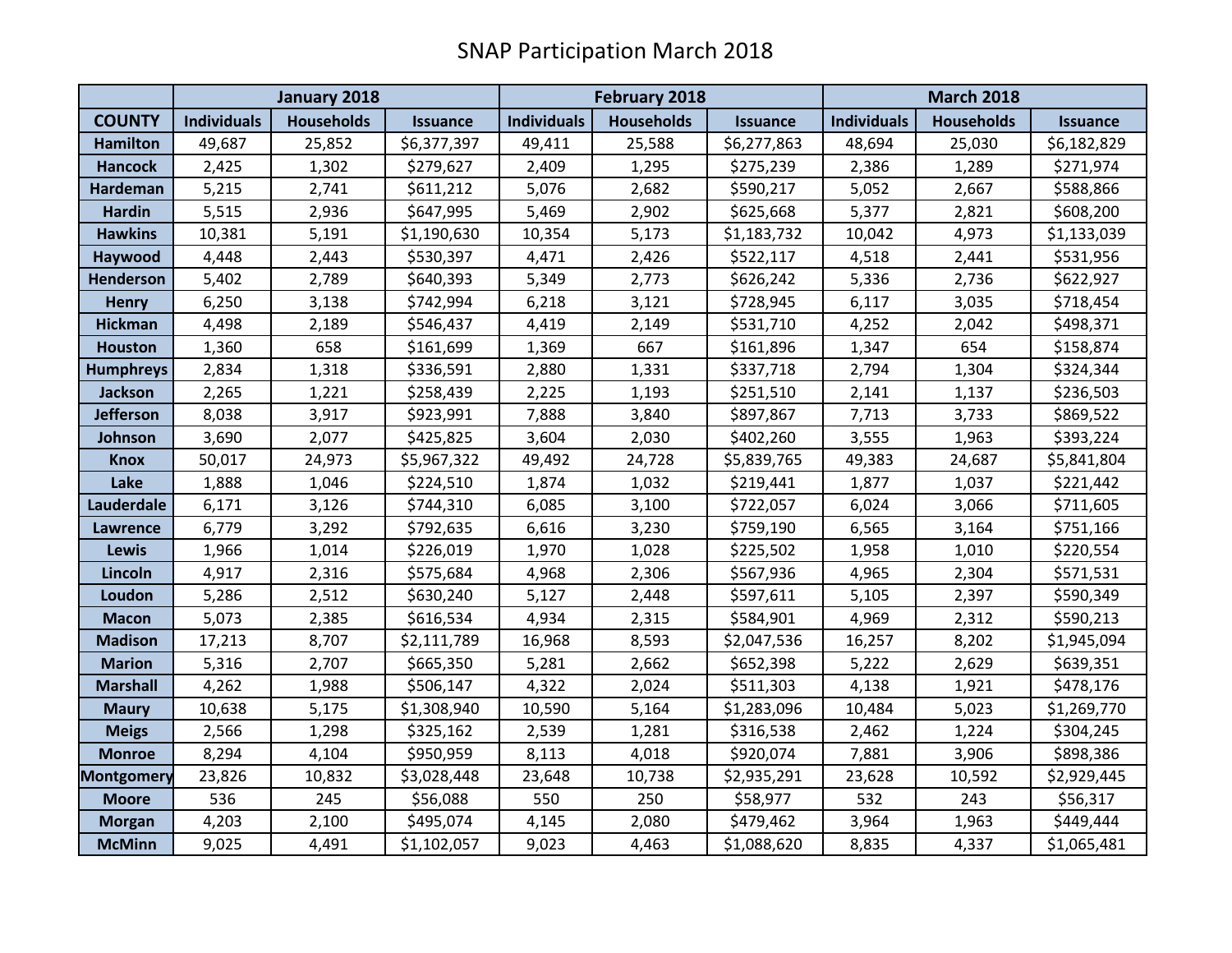| <b>COUNTY</b>     | January 2018       |                   |                 | <b>February 2018</b> |                   |                 | <b>March 2018</b>  |                   |                 |
|-------------------|--------------------|-------------------|-----------------|----------------------|-------------------|-----------------|--------------------|-------------------|-----------------|
|                   | <b>Individuals</b> | <b>Households</b> | <b>Issuance</b> | <b>Individuals</b>   | <b>Households</b> | <b>Issuance</b> | <b>Individuals</b> | <b>Households</b> | <b>Issuance</b> |
| <b>McNairy</b>    | 5,148              | 2,698             | \$578,899       | 5,117                | 2,657             | \$569,187       | 5,034              | 2,638             | \$566,347       |
| <b>Obion</b>      | 5,922              | 3,028             | \$694,580       | 5,873                | 2,993             | \$683,639       | 5,653              | 2,889             | \$651,941       |
| <b>Overton</b>    | 3,553              | 1,880             | \$391,480       | 3,478                | 1,848             | \$380,743       | 3,399              | 1,783             | \$370,810       |
| <b>Perry</b>      | 1,436              | 716               | \$170,250       | 1,413                | 706               | \$162,860       | 1,422              | 706               | \$162,576       |
| <b>Pickett</b>    | 784                | 418               | \$83,033        | 775                  | 417               | \$79,021        | 777                | 410               | \$77,527        |
| <b>Polk</b>       | 2,838              | 1,396             | \$330,526       | 2,849                | 1,398             | \$326,283       | 2,757              | 1,352             | \$314,861       |
| Putnam            | 11,118             | 5,593             | \$1,349,247     | 10,888               | 5,453             | \$1,303,446     | 10,658             | 5,292             | \$1,268,536     |
| Rhea              | 6,884              | 3,396             | \$854,928       | 6,783                | 3,369             | \$819,989       | 6,687              | 3,257             | \$794,872       |
| Roane             | 8,033              | 4,090             | \$953,908       | 8,070                | 4,060             | \$947,624       | 7,873              | 3,907             | \$915,408       |
| Robertson         | 8,281              | 3,803             | \$1,037,687     | 8,175                | 3,787             | \$1,012,074     | 8,239              | 3,798             | \$1,025,728     |
| <b>Rutherford</b> | 27,444             | 11,889            | \$3,406,605     | 27,175               | 11,720            | \$3,320,452     | 26,991             | 11,693            | \$3,321,406     |
| <b>Scott</b>      | 6,472              | 3,303             | \$733,018       | 6,487                | 3,301             | \$732,099       | 6,458              | 3,291             | \$728,336       |
| Sequatchie        | 3,085              | 1,552             | \$377,397       | 3,000                | 1,538             | \$363,003       | 3,018              | 1,516             | \$359,883       |
| <b>Sevier</b>     | 11,283             | 5,422             | \$1,267,571     | 11,307               | 5,370             | \$1,258,538     | 11,186             | 5,284             | \$1,240,757     |
| <b>Shelby</b>     | 212,103            | 102,968           | \$28,889,907    | 209,985              | 101,931           | \$28,181,010    | 205,573            | 97,274            | \$27,236,741    |
| <b>Smith</b>      | 2,808              | 1,356             | \$335,929       | 2,793                | 1,346             | \$326,217       | 2,759              | 1,311             | \$321,871       |
| <b>Stewart</b>    | 1,959              | 901               | \$223,392       | 1,994                | 917               | \$224,190       | 1,914              | 884               | \$216,474       |
| <b>Sullivan</b>   | 24,615             | 12,586            | \$2,888,872     | 24,266               | 12,379            | \$2,809,643     | 23,626             | 11,972            | \$2,722,805     |
| <b>Sumner</b>     | 15,750             | 7,138             | \$1,939,452     | 15,595               | 7,028             | \$1,891,000     | 15,629             | 7,046             | \$1,903,729     |
| <b>Tipton</b>     | 9,931              | 4,876             | \$1,237,698     | 9,849                | 4,814             | \$1,213,372     | 9,493              | 4,554             | \$1,151,998     |
| <b>Trousdale</b>  | 1,394              | 710               | \$169,668       | 1,347                | 691               | \$160,849       | 1,322              | 666               | \$157,770       |
| <b>Unicoi</b>     | 3,107              | 1,625             | \$353,683       | 3,024                | 1,594             | \$334,829       | 3,115              | 1,601             | \$342,203       |
| <b>Union</b>      | 4,252              | 2,040             | \$502,249       | 4,263                | 2,024             | \$492,499       | 4,126              | 1,945             | \$472,193       |
| <b>Van Buren</b>  | 977                | 488               | \$108,429       | 959                  | 477               | \$103,498       | 960                | 477               | \$105,163       |
| <b>Warren</b>     | 7,892              | 3,849             | \$956,087       | 7,668                | 3,756             | \$913,611       | 7,604              | 3,687             | \$900,948       |
| Washington        | 17,237             | 9,277             | \$2,074,119     | 16,906               | 9,084             | \$2,006,808     | 16,422             | 8,726             | \$1,926,684     |
| <b>Wayne</b>      | 2,403              | 1,251             | \$271,733       | 2,372                | 1,249             | \$270,954       | 2,326              | 1,230             | \$262,390       |
| <b>Weakley</b>    | 5,494              | 2,834             | \$629,660       | 5,433                | 2,818             | \$612,170       | 5,316              | 2,740             | \$596,444       |
| White             | 4,891              | 2,442             | \$561,308       | 4,866                | 2,395             | \$553,760       | 4,720              | 2,325             | \$538,856       |
| <b>Williamson</b> | 4,389              | 1,997             | \$520,331       | 4,371                | 1,994             | \$506,594       | 4,355              | 1,993             | \$501,830       |
| <b>Wilson</b>     | 9,877              | 4,637             | \$1,248,823     | 9,678                | 4,591             | \$1,213,521     | 9,659              | 4,585             | \$1,203,725     |